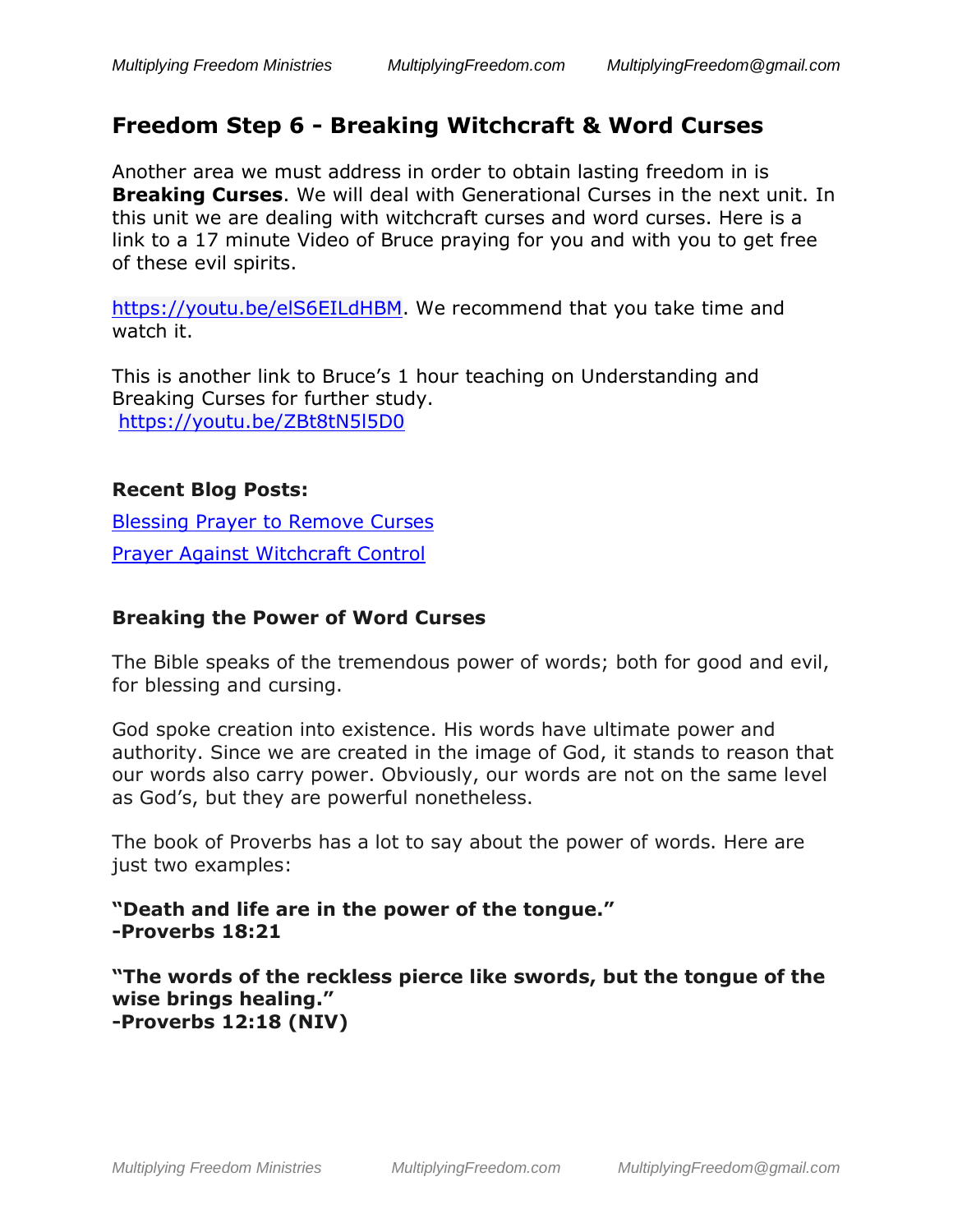It is true: words can bring life or death, healing or hurt, blessing or cursing. Whoever said, "Sticks and stones may break my bones, but words will never hurt me" was a liar.

#### **The Power to Curse**

James said that the tongue is **"an unruly evil, full of deadly poison" (James 3:8).** He goes on to say this: **"With it we bless our God and Father, and with it we curse men, who have been made in the similitude of God. Out of the same mouth proceed blessing and cursing. My brethren, these things ought not to be so" (James 3:9- 10).**

Just like we can speak in such a way that it blesses people and builds them up, we can also speak curses over people's lives. James is not talking about profanity here; he is saying that our words can literally *curse* people.

A curse is a supernatural force to bring harm and destruction to a person's life. Curses may manifest in various ways, but be sure that this is not some superstitious or primitive belief. The Bible speaks about blessings and curses, and these are both real forces in the world.

#### **Word Curses**

Having been involved in deliverance ministry over the past several years, I have prayed over people to break curses that have been spoken over their lives. A "word curse" is the opposite of a spoken blessing. It is speaking words over people's lives that take the form of a curse, bringing harm and destruction.

Word curses have the most power when they come from those in authority: parents, teachers, coaches, and even pastors. Those who speak them are usually not intentionally putting a curse on people; they just don't realize the power that their words have.

Here are some examples of a word curses from a parent to a child:

*"You are so stupid. You are never going to amount to anything in life."*

*"You are going to end up just like your father" (in a negative sense).*

*"You are such a failure. Can't you do anything right?"*

*"Nobody would ever want to marry you."*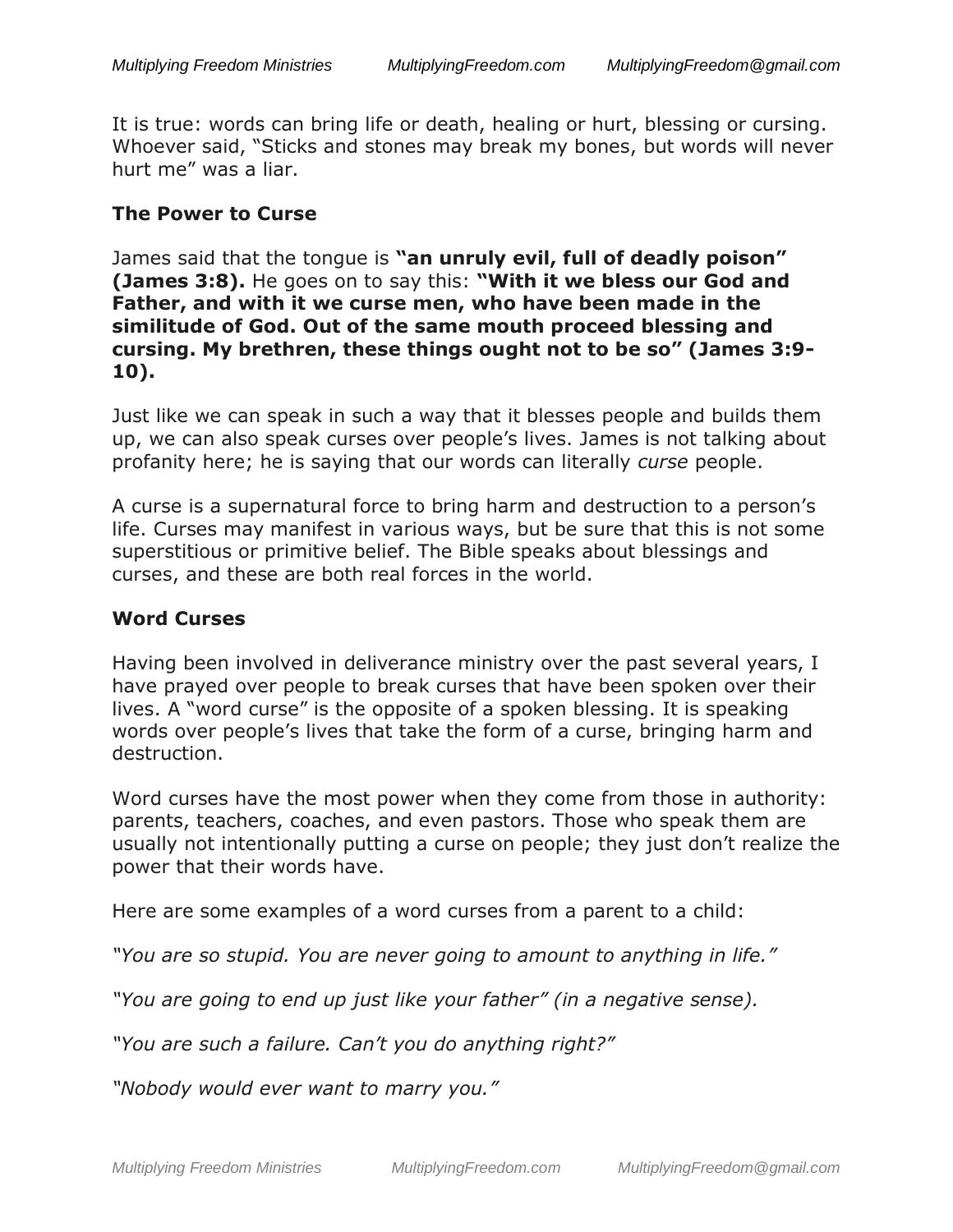When words such as this are declared over a child, the parent is cursing that child. The curse does not automatically take effect, but when a child believes and receives these words, they become lodged into their soul and become a force for harm. It is not uncommon for evil spirits to be attached to these words, reinforcing the lies that have been spoken.

I have seen amazing things happen when I have prayed to break word curses off of people. Some begin weeping uncontrollably as the words are broken from them and the spirits cast out. Others report actually feeling things being uprooted from their soul.

#### **Breaking Free from Word Curses**

Are you living under the power of a word curse? Are there things that have been spoken over your life—even years ago—that have taken the effect of a curse? To break free from these curses you must renounce your agreement with them. Any way that you have agreed with and accepted them must be revoked; then replace these words with the truth of God's Word. Be sure to forgive the one who spoke them and release any bitterness or anger you may feel toward them.

As I mentioned earlier, it may be necessary to cast an evil spirit out. Once the words are broken, simply command any spirit attached to the curse to go. Demons have no right to be there once the words have been renounced and broken. This is something you can do on your own, but it may be helpful to receive prayer ministry from someone you trust, who is equipped in healing or deliverance ministry.

Renew your mind with God's Word. Know that you are blessed by God as a redeemed son or daughter, and that Jesus paid the price for every curse to be broken. Walk in the blessings of God and believe that He has good plans for you!

*Question: Have you ever lived under the power of a word curse? Are there any words over your life that need to be broken?*

#### **Prayer to Break Word Curses**

Father, I repent for using word curses against myself, friends, family, and anyone else I've come into contact with.

Father, I am sorry please forgive me, LORD and wash me of these sins with the Blood of Jesus!!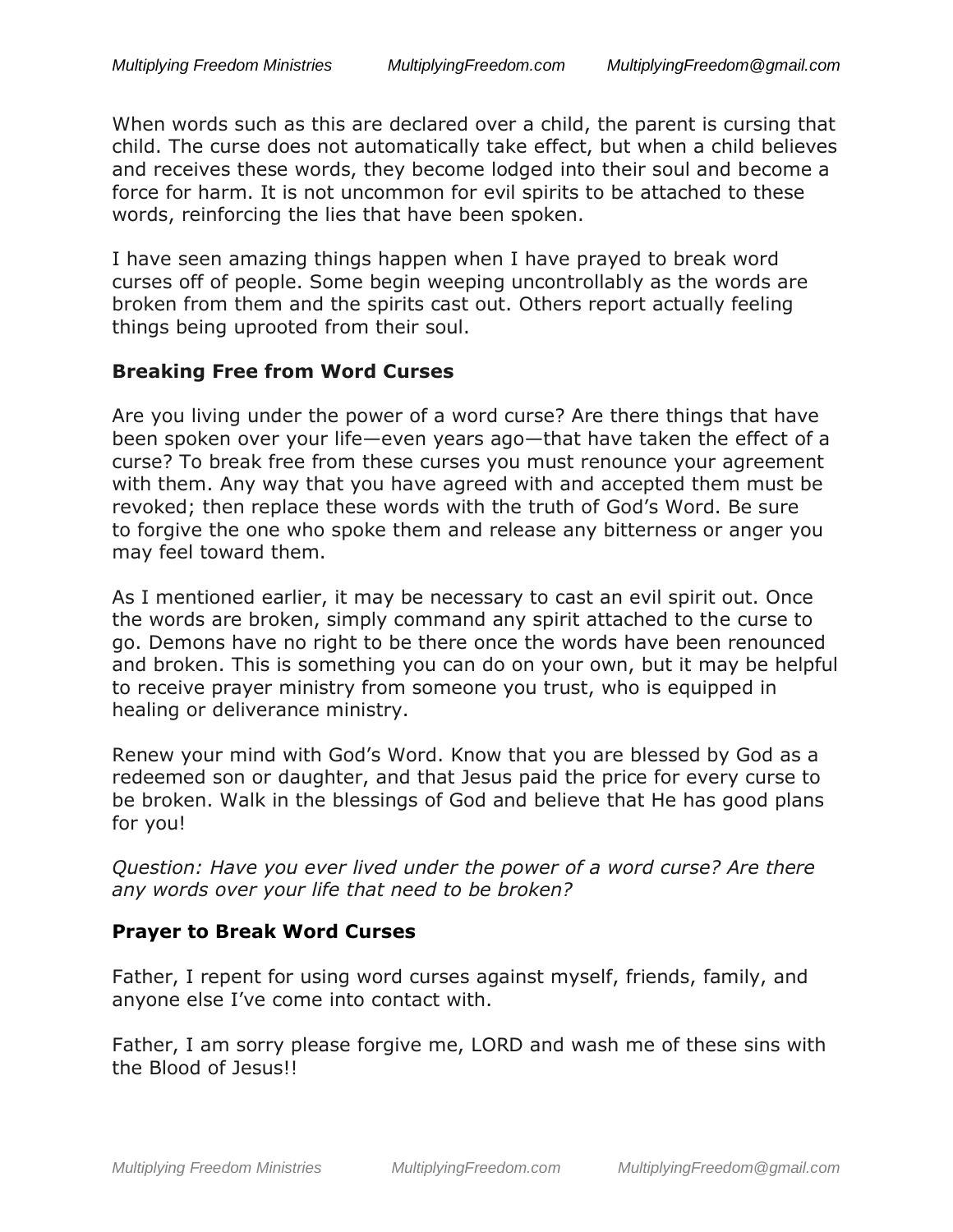I ask you Father to loose warring angels to destroy all banners, scripts, scrolls, rights, contracts, vows and negative word curses that I have spoken over myself, my children, grandchildren, family and friends, be broken NOW in the name of Jesus!

I bind all these word curses to failure and cover them in the Blood of Jesus, casting them to the pit never to manifest or return.

I also command all unfruitful and negative words spoken by myself to fall to the ground, die, and bear no more fruit!

Father I ask you to Loose warring angels to stand guard by what is manifesting for me my family and friends in the spirit realm from you LORD!

Thank you Jesus for this Victory! Glory to God and the Kingdom of Heaven! Amen!

#### **Breaking Free from Witchcraft Curses**

The Bible reminds us to use our tongues to bless others and not to curse them. Out of envy or malice, people may go to the extent of consulting witches, sorcerers, or witchdoctors to curse those whom they consider a threat or an enemy. If we suspect we have been the target of witchcraft curses (also known as hexes or spells), we can thank God that He has given His followers all power over curses in Jesus' name.

*James 3:10 ESV From the same mouth come blessing and cursing. My brothers, these things ought not to be so.*

*Mark 7:21-22 ESV For from within, out of the heart of man, come evil thoughts, sexual immorality, theft, murder, adultery, coveting, wickedness, deceit, sensuality, envy, slander, pride, foolishness.*

Like the prophet Balaam who was willing to use his spiritual gift of prophecy to curse God's people for a fee, there are people today that are also willing to be paid to curse or cast a spell on others through ungodly spiritual powers.

*Numbers 22:4-7 NLT … So Balak, king of Moab, sent messengers to call Balaam son of Beor.. His message said: "Look, a vast horde of people has arrived from Egypt. They cover the face of the earth and are threatening me. Please come and curse these people for me because they are too powerful for me. Then perhaps I will be able to conquer them and drive them from the land. I know that blessings fall on any people you bless, and curses fall on people you curse." Balak's messengers, who were elders of*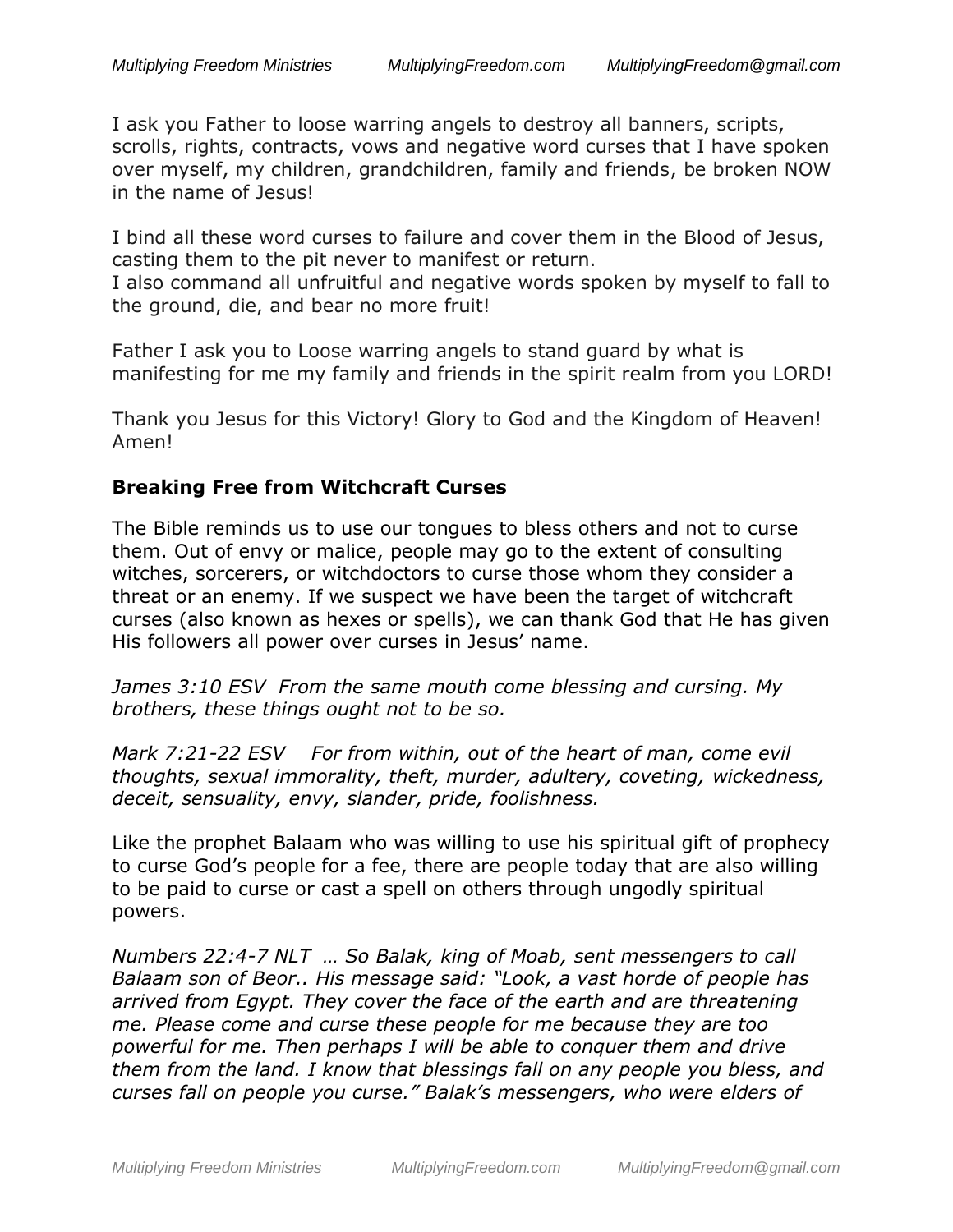*Moab and Midian, set out with money to pay Balaam to place a curse upon Israel.*

### **Signs of Witchcraft Curses**

It can be near impossible to prove if we have been the subject of such hexes unless the Holy Spirit clearly tells us so. Another possible indication is if we suddenly come under *several* unpleasant conditions out of the blue and all at once – and know people in our family, social or work circles that consult witches, sorcerers, mediums, or fortune tellers for "help".

The likelihood is even higher if they bear a grudge against us because we are seen to be a threat or an obstacle. The Bible describes such people's throats as open graves that are filled with poison and bitterness. They have no fear of God. This is one likely reason that God Himself warns us not to associate with unbelievers who practice idolatry and not to have anything to do with their spiritual defiling ways and things.

*Romans 3:13-18 ESV "Their throat is an open grave; they use their tongues to deceive." "The venom of asps is under their lips." "Their mouth is full of curses and bitterness." "Their feet are swift to shed blood; in their paths are ruin and misery, and the way of peace they have not known." "There is no fear of God before their eyes."*

*2 Corinthians 6:16-18 NLT And what union can there be between God's temple and idols? For we are the temple of the living God. As God said: "I will live in them and walk among them. I will be their God, and they will be my people. Therefore, come out from among unbelievers, and separate yourselves from them, says the Lord. Don't touch their filthy things, and I will welcome you. And I will be your Father, and you will be my sons and daughters, says the Lord Almighty."*

| Possible signs of a spell curse or hex on someone |                                                                                                                                                                                                                                                                                               |  |
|---------------------------------------------------|-----------------------------------------------------------------------------------------------------------------------------------------------------------------------------------------------------------------------------------------------------------------------------------------------|--|
| 1. Physical<br>sensations                         | • Constant headaches, dizziness<br>and an inability to focus; there is<br>a lack of a presence of mind<br>• Restlessness and uneasiness<br>• Constant illnesses or digestive<br>problems<br>• Fear, insecurity, panic attacks<br>• Poor sleep, inclination to want to<br>sleep during the day |  |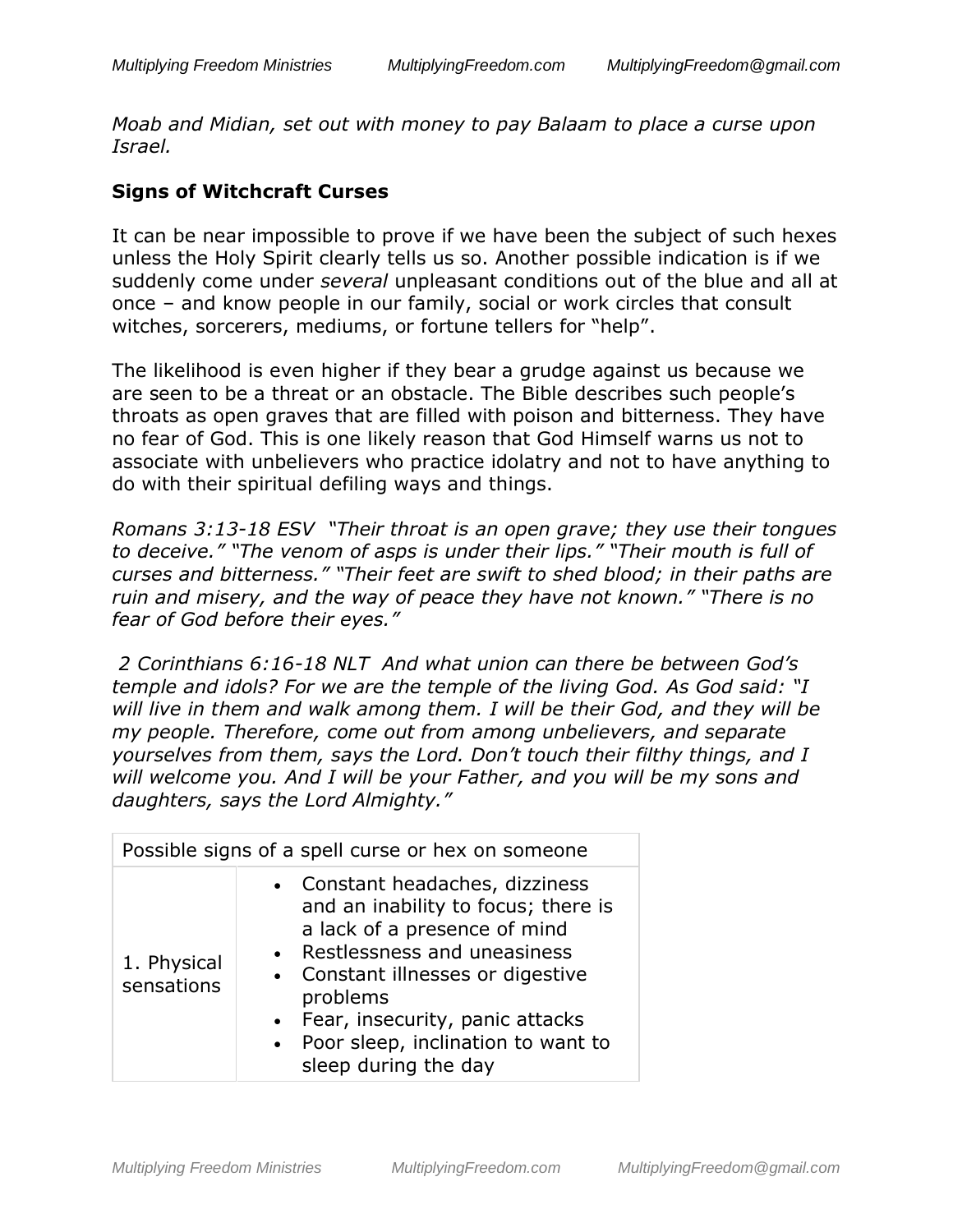|                             | Sharp pains that have no medical<br>$\bullet$<br>explanation<br>A sense of being watched or<br>touched by some invisible<br>presence                                                                                                                                                    |
|-----------------------------|-----------------------------------------------------------------------------------------------------------------------------------------------------------------------------------------------------------------------------------------------------------------------------------------|
| 2. Lack of<br>control       | Rush of uncontrollable emotions<br>Invasion of unusual thoughts<br>Speech that does not match our<br>$\bullet$<br>intended words<br>Torrent of suicidal thoughts,<br>accusations, cuss words, or<br>suggestions to self-harm<br>Persistent anxiety that everyone is<br>going to harm us |
| 3. Objects                  | Personal objects or photos go<br>$\bullet$<br>missing<br>Someone asks for our personal<br>belongings without a credible<br>explanation<br>Unusual objects appear in or<br>around our personal workspaces<br>or homes e.g. talisman paper,<br>jewelry (amulets), mahjong tiles<br>etc.   |
| 4. Series<br>οf<br>setbacks | Increase in accidents<br>Onslaught of skin boils, rashes, or<br>$\bullet$<br>eczema<br>Unforeseen financial difficulties<br>Steep increase in relationship<br>$\bullet$<br>misunderstandings and conflicts                                                                              |

**IMPORTANT:** While indicative, the signs above do not always point to witchcraft curses. People can also experience some of the same symptoms by cursing themselves, hating other people, committing murder, rejecting themselves, or wishing to die. As such, we need to be careful to exercise spiritual discernment and ask God for His guidance for the real cause of such occurrences.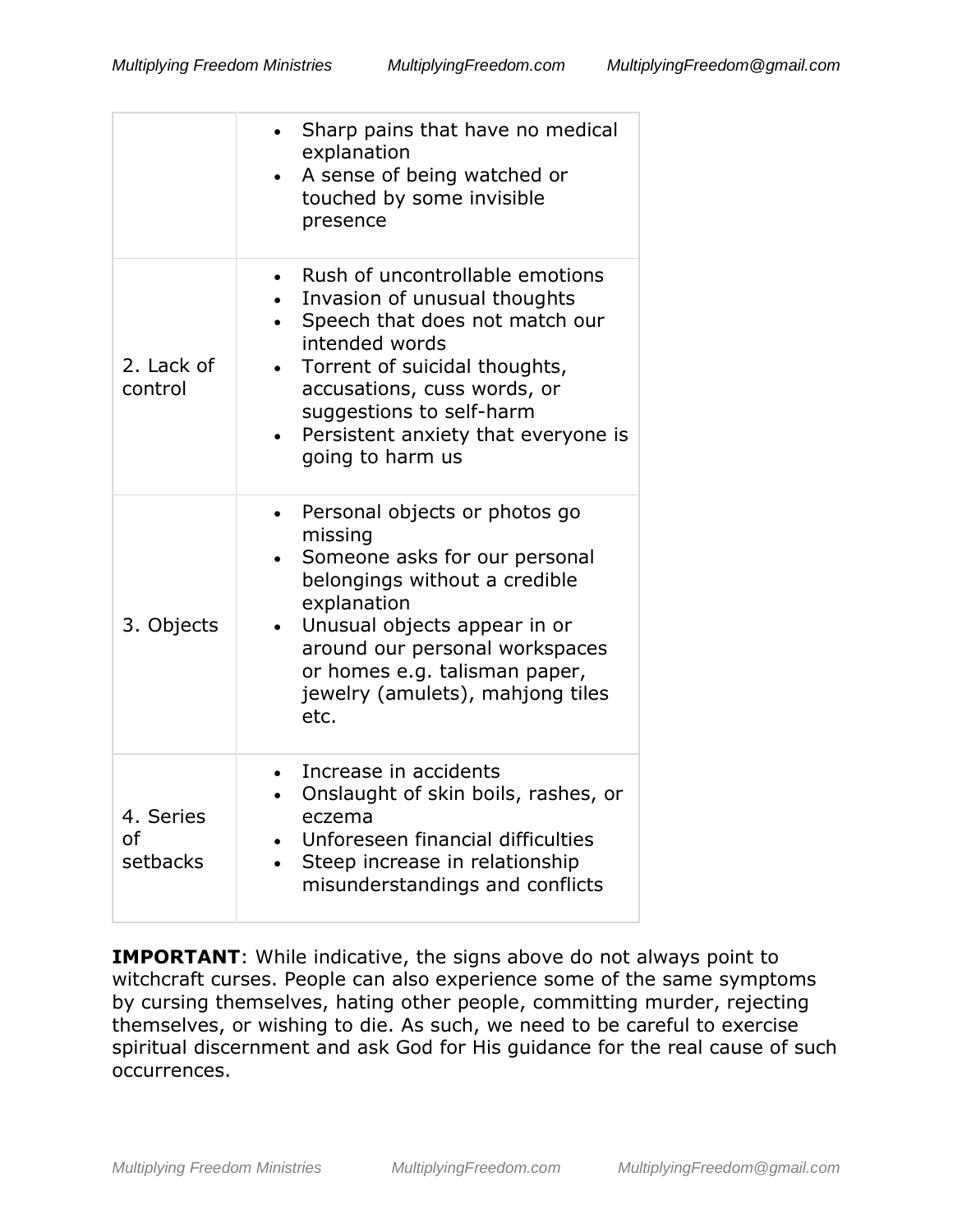*Deuteronomy 30:15 NIV See, I set before you today life and prosperity, death and destruction.*

*James 3:8-9 ESV but no human being can tame the tongue. It is a restless evil, full of deadly poison. With it we bless our Lord and Father, and with it we curse people who are made in the likeness of God.*

#### **Can Believers Suffer from Witchcraft Curses?**

The Bible is filled with promises of God's goodness and protection. We can always cry out to God to rescue us from our enemies (See [Psalm 91\)](https://www.biblegateway.com/passage/?search=Psalm+91&version=ESV).

At the same time, God's Word is also filled with warnings to be on the alert for Satan who seeks to destroy all that is good. If we are automatically under protection at all times, this warning would not be necessary.

*1 Peter 5:8 ESV Be sober-minded; be watchful. Your adversary the devil prowls around like a roaring lion, seeking someone to devour.*

Every believer is entitled to a protective spiritual armor of God that we are to put on so that we can withstand Satan's schemes.

*Ephesians 6:11-12 ESV Put on the whole armor of God, that you may be able to stand against the schemes of the devil. For we do not wrestle against flesh and blood, but against the rulers, against the authorities, against the cosmic powers over this present darkness, against the spiritual forces of evil in the heavenly places.*

But if we fail to put on the full armor or unwittingly give the devil a foothold through sin, we may be vulnerable to spiritual curses. In Ephesians 4, the apostle Paul lists our anger, dishonesty, abusive language, bitterness, and slander as some examples of sin. God will not listen to the cries of those who have harbored unconfessed sin, have refused to follow His will, or participated in witchcraft or idol worship. All these are various forms of spiritual rebellion, turning away from God's grace and protection.

*Ephesians 4:26-32 ESV Be angry and do not sin; do not let the sun go down on your anger, and give no opportunity to the devil. Let the thief no longer steal, but rather let him labor, doing honest work with his own hands, so that he may have something to share with anyone in need. Let no corrupting talk come out of your mouths, but only such as is good for building up, as fits the occasion, that it may give grace to those who hear. And do not grieve the Holy Spirit of God, by whom you were sealed for the day of redemption. Let all bitterness and wrath and anger and clamor and slander*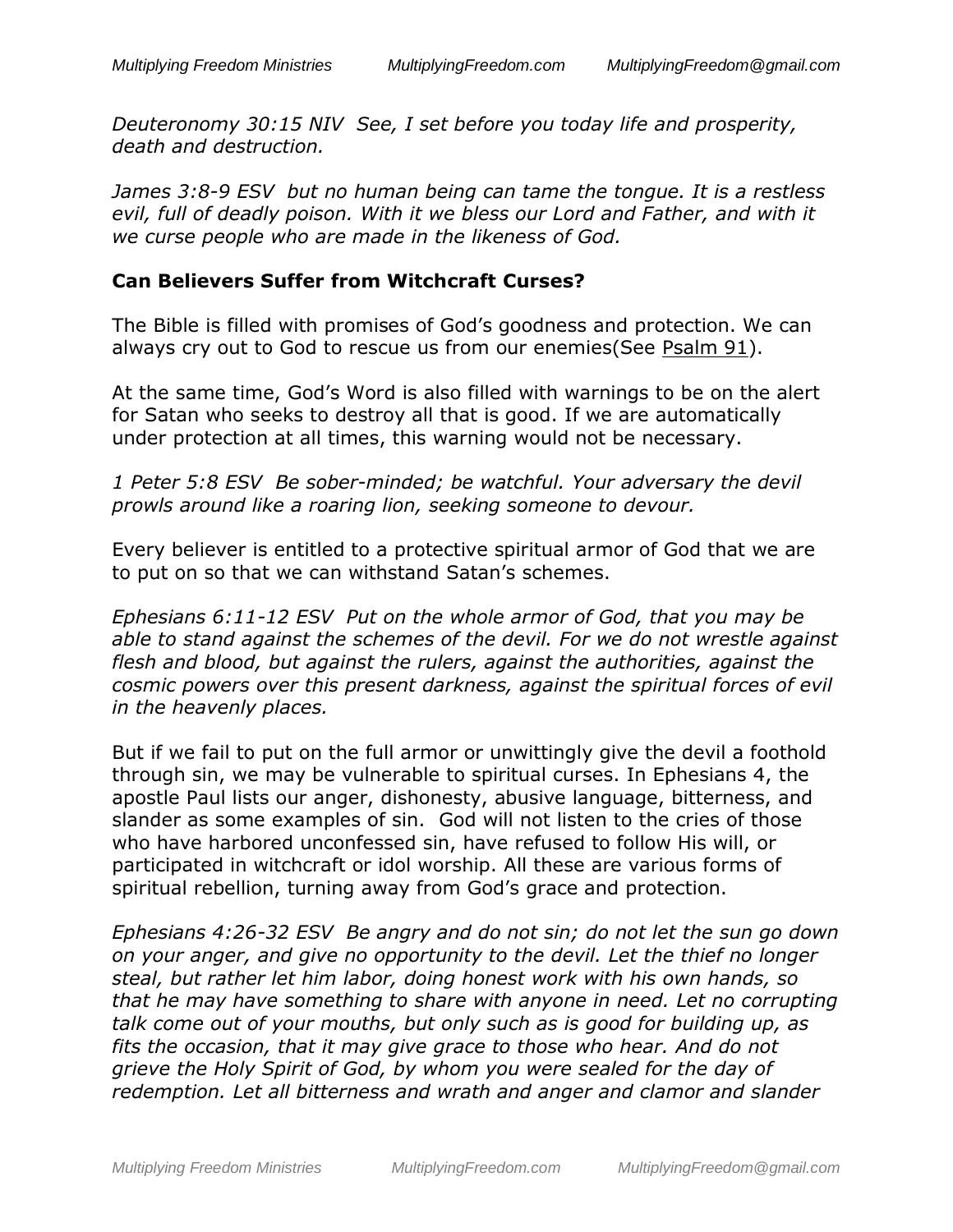*be put away from you, along with all malice. Be kind to one another, tenderhearted, forgiving one another, as God in Christ forgave you.*

*Psalm 66:18 NLT If I had not confessed the sin in my heart, the Lord would not have listened.*

*John 9:31 ESV We know that God does not listen to sinners, but if anyone is a worshiper of God and does his will, God listens to him.*

*Isaiah 1:14-16 NLT I hate your new moon celebrations and your annual festivals. They are a burden to me. I cannot stand them! When you lift up your hands in prayer, I will not look. Though you offer many prayers, I will not listen, for your hands are covered with the blood of innocent victims. Wash yourselves and be clean! Get your sins out of my sight. Give up your evil ways.*

When we turn to God with all our hearts and resist the devil's schemes, no witchcraft curse can work against us. Curses cannot take root without reason.

*James 4:7 ESV Submit yourselves therefore to God. Resist the devil, and he will flee from you.*

*Proverbs 26:2 NTL Like a fluttering sparrow or a darting swallow, an undeserved curse will not land on its intended victim.*

### **Breaking Witchcraft Curses**

Through Jesus Christ, no weapon of witchcraft can prevail against us. Our Savior has already settled the matter by taking on all curses on Himself by dying on the cross on our behalf so that we may live through Christ's power and resurrection.

*Isaiah 54:17,55:6-7 ESV No weapon that is fashioned against you shall succeed, and you shall confute every tongue that rises against you in judgment. This is the heritage of the servants of the Lord and their vindication from me, declares the Lord."… "Seek the Lord while he may be found; call upon him while he is near; let the wicked forsake his way, and the unrighteous man his thoughts; let him return to the Lord, that he may have compassion on him, and to our God, for he will abundantly pardon.*

*Galatians 3:13 ESV Christ redeemed us from the curse of the law by becoming a curse for us—for it is written, "Cursed is everyone who is hanged on a tree"—*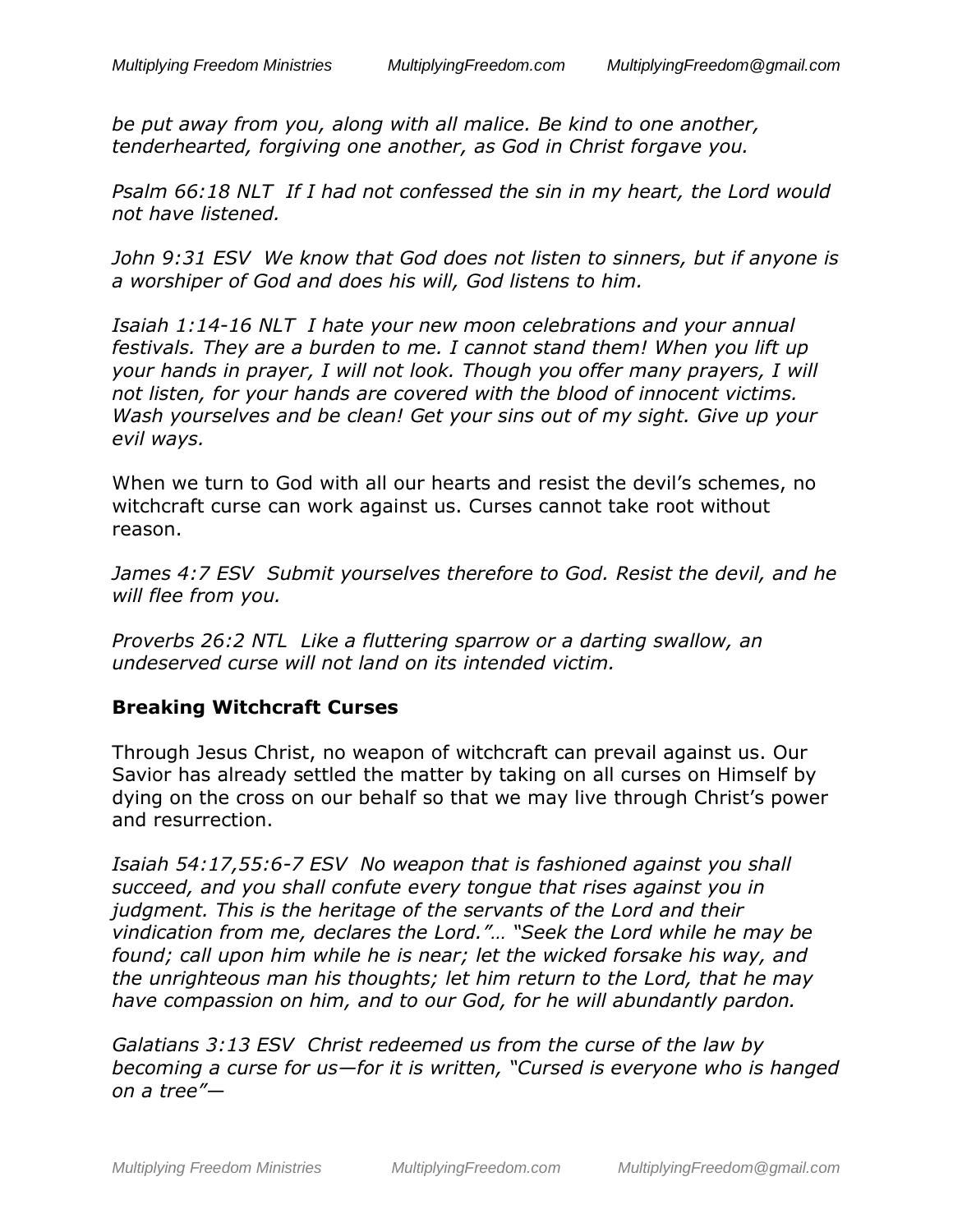Moreover, God is the One who fights our battles. We simply need to stay calm, take up *every piece* of our armour, resist the temptation to take matters into our own hands, and stand against the "fiery arrows" of witchcraft. Notice how the Bible calls us repeatedly to simply to stand (Ephesians 6:11,13,14), not to fight or flee.

*Exodus 14:14 NLT The LORD himself will fight for you. Just stay calm."*

*Romans 12:19 ESV Beloved, never avenge yourselves, but leave it to the wrath of God, for it is written, "Vengeance is mine, I will repay, says the Lord."*

*Ephesians 6:13-18 NLT Therefore, put on every piece of God's armor so you will be able to resist the enemy in the time of evil. Then after the battle you will still be standing firm. Stand your ground, putting on the belt of truth and the body armor of God's righteousness. For shoes, put on the peace that comes from the Good News so that you will be fully prepared. In addition to all of these, hold up the shield of faith to stop the fiery arrows of the devil. Put on salvation as your helmet, and take the sword of the Spirit, which is the word of God. Pray in the Spirit at all times and on every occasion. Stay alert and be persistent in your prayers for all believers everywhere.*

**Helmet of salvation:** Remember we already have victory. We need to remember that Jesus Christ has already defeated and disarmed Satan.

*1 John 3:8 ESV …The reason the Son of God appeared was to destroy the works of the devil.*

**Breastplate of righteousness:** Remain blameless in Christ. It is an important spiritual discipline to put on the righteousness of Jesus daily, by confessing and repenting of our sins in Jesus' name. When we are the target of other people's sin, it is easy to forget to examine our own hearts for sin too. Let us ensure our motives are pure before God so that our prayers will be answered.

*Proverbs 16:2 ESV All the ways of a man are pure in his own eyes, but the Lord weighs the spirit.*

*James 4:3 ESV You ask and do not receive, because you ask wrongly, to spend it on your passions.*

Have we done something unkind that someone would bear a grudge against us? Do we condemn and revile those whom we think have placed a curse on us?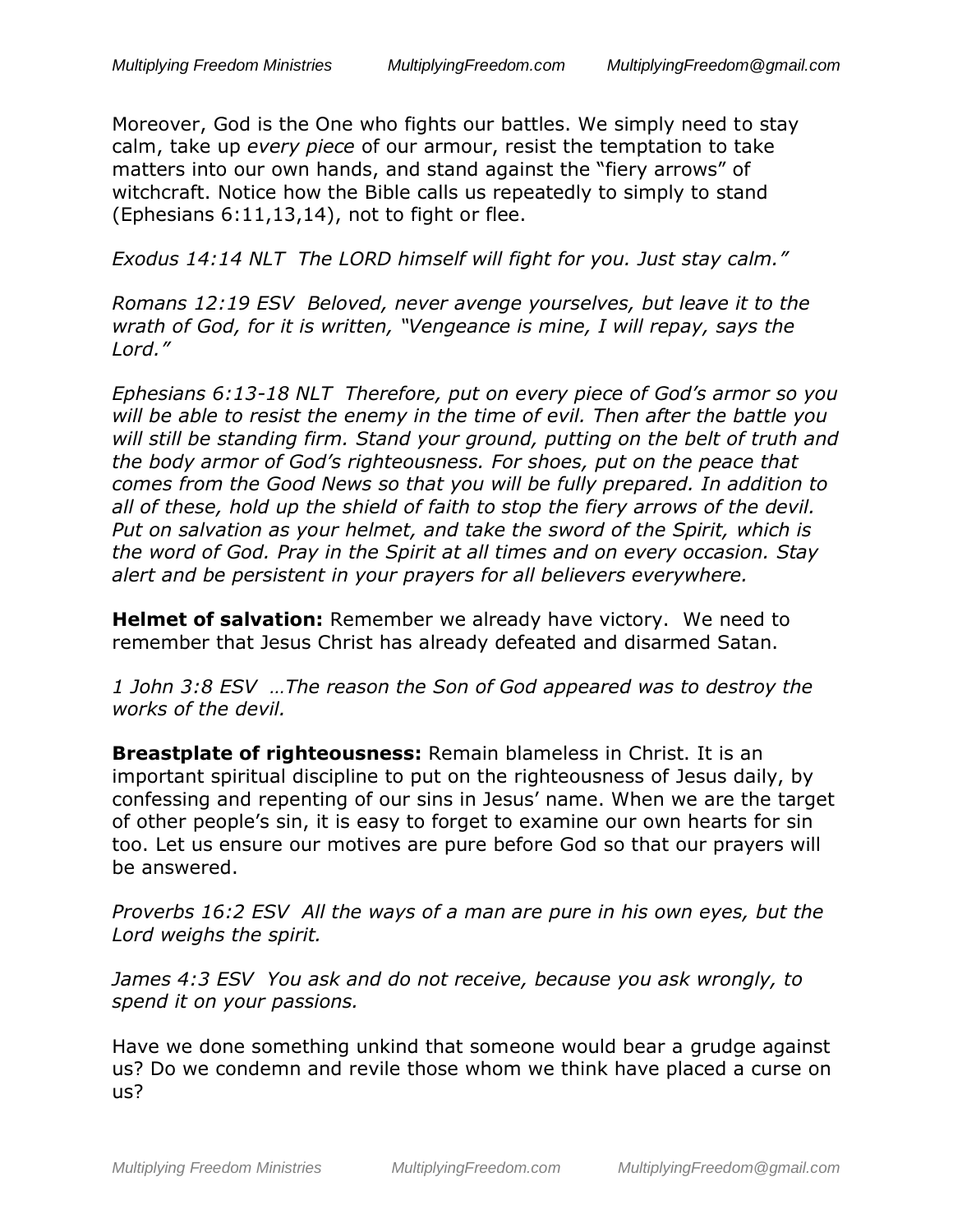*Matthew 7:2-5 ESV For with the judgment you pronounce you will be judged, and with the measure you use it will be measured to you. Why do you see the speck that is in your brother's eye, but do not notice the log that is in your own eye? Or how can you say to your brother, 'Let me take the speck out of your eye,' when there is the log in your own eye? You hypocrite, first take the log out of your own eye, and then you will see clearly to take the speck out of your brother's eye.*

#### **To ensure the devil has no foothold in our lives, let us:**

- Confess our own judgements and sins
- Forgive those who have cursed us
- Bless the person/s who cursed us
- Cut ungodly soul ties with them and their witches or sorcerers
- Renounce the words and curses spoken over us in Jesus' name
- Cancel out their effect in Jesus' name
- Speak the truth over ourselves by declaring God's Word over us
- Find and destroy any pieces of paper the curses have been written on (if possible)
- Remove objects of witchcraft from our vicinity
- Command ungodly spiritual powers behind the witchcraft to leave us and not return in Jesus' name
- Command ungodly spiritual powers behind the witchcraft to return to the spirits that sent them seven-fold. \* Some may be uncomfortable with this step and may choose to leave it out.

*Romans 12:14 ESV Bless those who persecute you; bless and do not curse them.*

*Luke 6:27-28 ESV "But I say to you who hear, Love your enemies, do good to those who hate you, bless those who curse you, pray for those who abuse you.*

**Belt of truth**: Declare God's truth. Sometimes, we give a curse "license" to work against us by saying things such as, "I deserve to be cursed," or "I'm always having 'bad luck'," "Everything keeps going wrong," and "God isn't helping me." To break the power of witchcraft over us for good, we need to also repent for speaking such words of death over ourselves and revoke any unintended agreement with Satan. This is speaking word curses over yourself.

*Proverbs 18:21 ESV Death and life are in the power of the tongue, and those who love it will eat its fruits.*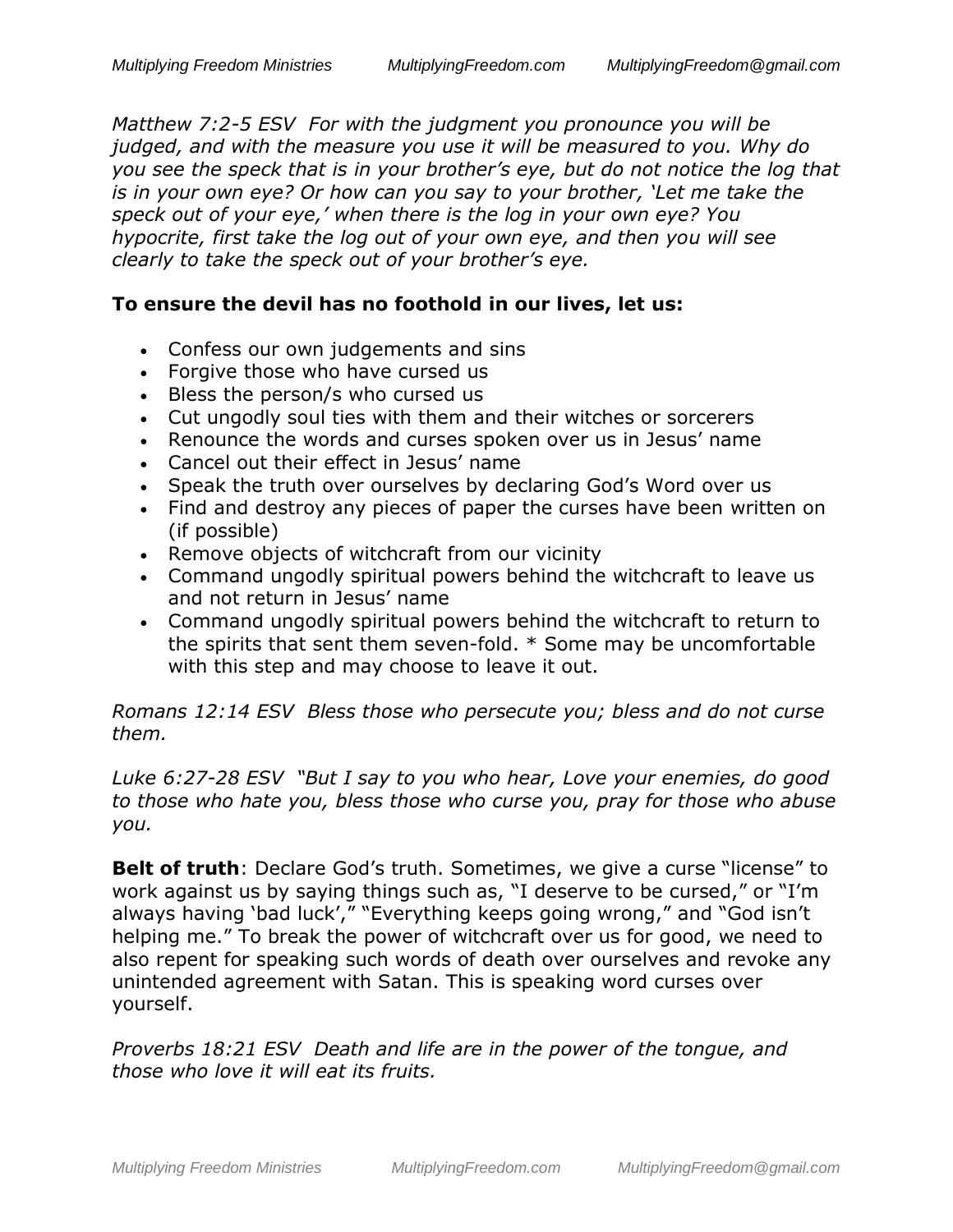Whatever consequences the curse had brought, we can also declare God's truth over ourselves. Here are some examples.

- **Uncontrollable thoughts** "I take every thought captive to obey the ways of Jesus Christ and reject Satan's accusations of shame, quilt, panic, anxiety." | *2 Corinthians 10:5 ESV We destroy arguments and every lofty opinion raised against the knowledge of God, and take every thought captive to obey Christ,*
- **Sleep –** "I declare that God is the Master of my rest, and He blesses me to sleep in safety and soundly" | *Psalm 4:8 ESV In peace I will both lie down and sleep; for you alone, O Lord, make me dwell in safety.*
- **Sharp pains** "I declare that my body belongs to Jesus Christ and I reject all pain in Jesus' name." | *1 Corinthians 6:19-20 ESV Or do you not know that your body is a temple of the Holy Spirit within you, whom you have from God? You are not your own, for you were bought with a price. So glorify God in your body.*

**Shield of faith:** Dispel attacks and advance in our faith. The enemy's tactics are often aimed at stopping us from advancing in our faith. We should not allow our experiences with curses to dampen our love for and faith in God. In fact, our deliverance from curses is a good reason to praise and glorify Him all the time. Otherwise, we allow Satan to win the battle for our hearts even after the curse has been removed.

*Matthew 22:36-38 ESV "Teacher, which is the great commandment in the Law?" And he said to him, "You shall love the Lord your God with all your heart and with all your soul and with all your mind. This is the great and first commandment.*

**Sword of the Spirit, God's Word:** Take up our authority against ungodly spiritual powers. A sword is useless to us unless we learn how to use it. Similarly, we need to know God's Word as tutored by the Holy Spirit, so as to know how to destroy the enemy's schemes against us.

*John 8:31-32 ESV So Jesus said to the Jews who had believed in him, "If you abide in my word, you are truly my disciples, and you will know the truth, and the truth will set you free."* 

*1 Corinthians 2:13 ESV And we impart this in words not taught by human wisdom but taught by the Spirit, interpreting spiritual truths to those who are spiritual.*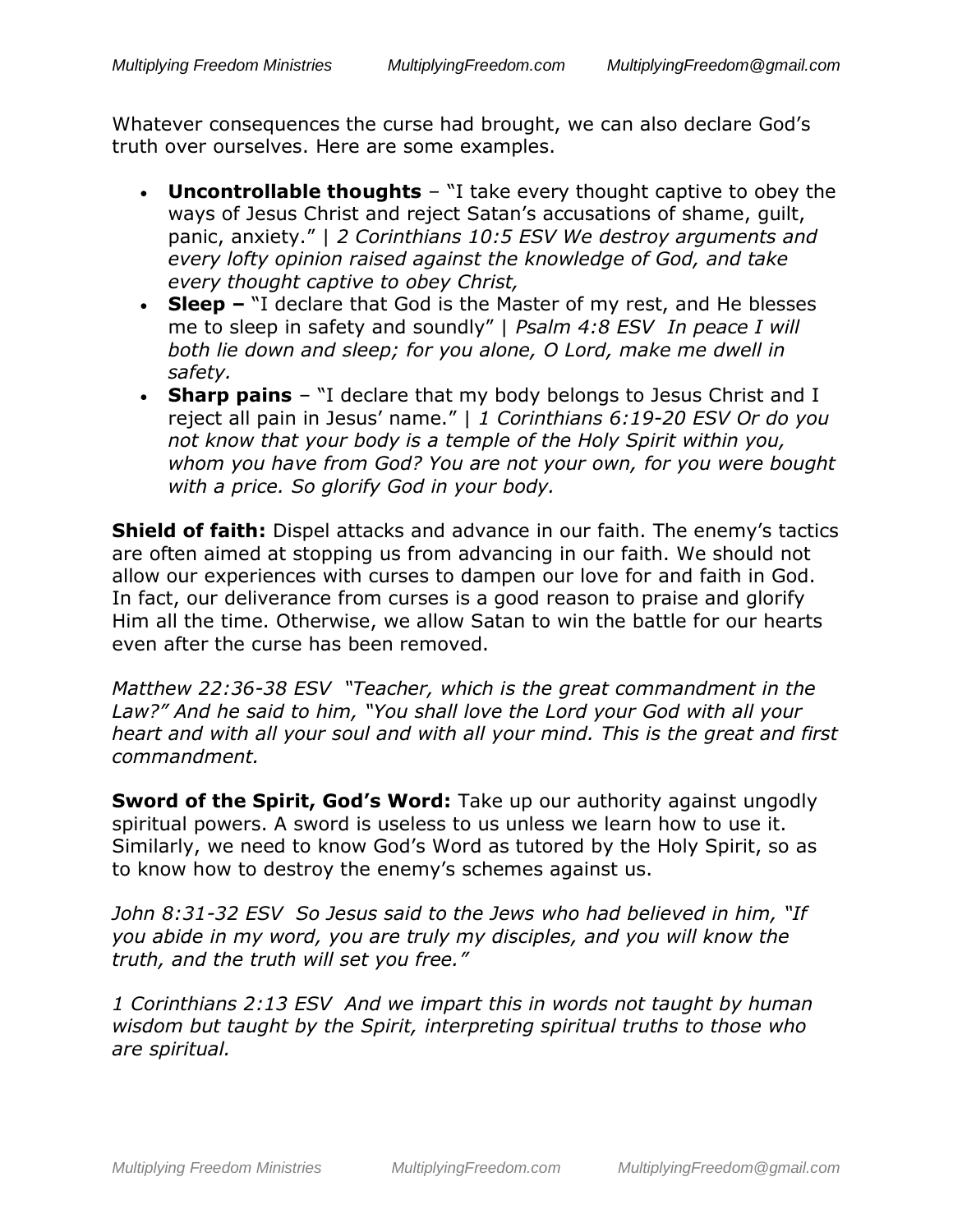Because spiritual battles are only won spiritually, we need to ensure we have a close relationship with God's Spirit so that we know how to use His Sword, which is God's Word, powerfully and effectively.

#### **Peace: Bring a message of peace where possible**

In the off-chance that God gives us an opportunity to encounter the person whom we suspect has cursed us, we can overcome evil with good. Not only can we let them know that we hold no grudges against them, but we can also share the good news about Jesus Christ, the perfect Savior who loved His enemies and paid for their reconciliation to God by dying for them on the cross.

*Romans 12:21 ESV Do not be overcome by evil, but overcome evil with good.*

*1 Corinthians 13:4-7 ESV Love is patient and kind; love does not envy or boast; it is not arrogant or rude. It does not insist on its own way; it is not irritable or resentful; it does not rejoice at wrongdoing, but rejoices with the truth. Love bears all things, believes all things, hopes all things, endures all things.*

*Romans 5:10 ESV For if while we were enemies we were reconciled to God by the death of his Son, much more, now that we are reconciled, shall we be saved by his life. More than that, we also rejoice in God through our Lord Jesus Christ, through whom we have now received reconciliation.*

#### **Prayers to Break the Powers of Witchcraft**

A Prayer for Breaking Curses

I proclaim that "Christ redeemed us from the curse of the law by becoming a curse for us, for it is written: 'Cursed is everyone who is hung on a tree'" (Galatians 3:13).

In the name of the Lord Jesus Christ, I now bring the fullness of his cross, death, blood, and sacrifice, his resurrection, life, and empty tomb, his authority, rule, and dominion; I bring judgment from the Lord Jesus Christ against every foul power, witchcraft, black art, and curse.

I bring Jesus Christ cursed for me against all curses that have been raised against me—written, spoken, unspoken, or transferred to me. [If you know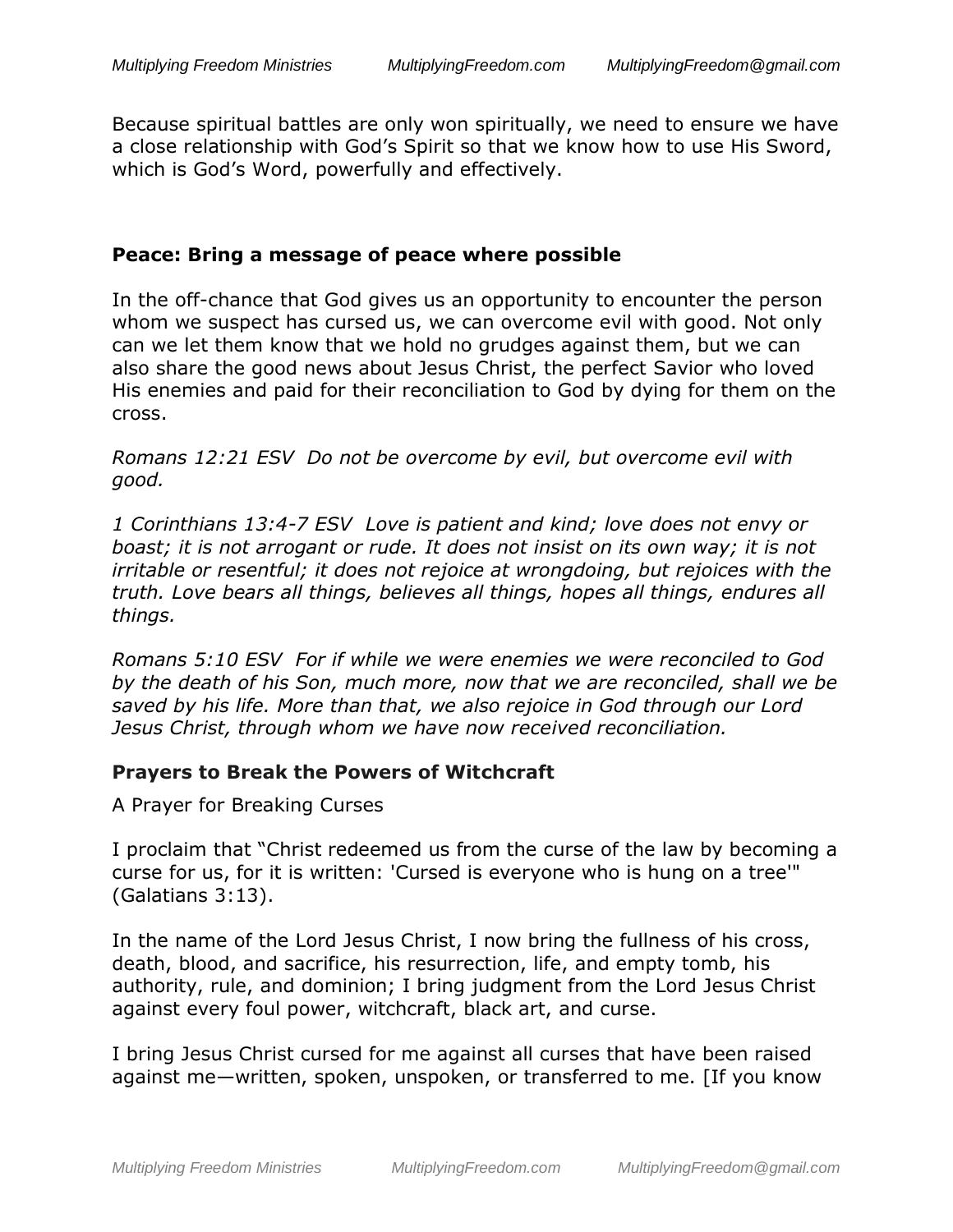what the exact curses are, it helps to name them. For example, "all curses of death," or "all curses on my marriage or my health," etc.]

I bring the blood sacrifice of Jesus Christ, the Son of God, his blood shed upon the cross, against all blood sacrifices and rituals and their every claim against me.

I bring Jesus Christ, the Son of God, sacrificed for me, against all ritual sacrifices and their every claim against me.

I bring the dedication of Jesus Christ for me in death upon the cross against all ritual dedications.

In the name and by the blood of Jesus Christ, I break the power and hold of every curse that has come to me through ritual or ritual sacrifice.

In the name and by the blood of Jesus Christ, I break the power and hold of every curse that has come to me through transfer by another human being.

In the name and by the blood of Jesus Christ, I break the power and hold of every curse that has come to me through words spoken.

In the name and by the blood of Jesus Christ, I break the power and hold of every curse that has come to me through occult practices.

In the name of Jesus Christ, I declare every legal hold and every legal ground of the enemy broken, disarmed, and destroyed.

Satan has no hold over me now through curses or occult practices, through sacrifices or any ritual of any kind.

Through the blood of Jesus Christ, I am free. Thank you, Jesus, for setting me free.

I order these curses and claims utterly disarmed and dismantled now, through the power of the blood of Jesus Christ, and in his name.

In the name of Jesus Christ, I command all demonic spirits that have gained access to me through curses and rituals cut off and banished from me and my household, in the mighty name of the Lord Jesus Christ.

Lord, I ask you to send your angels now to completely disarm all curses and black arts from me; disarm their every device and render them destroyed.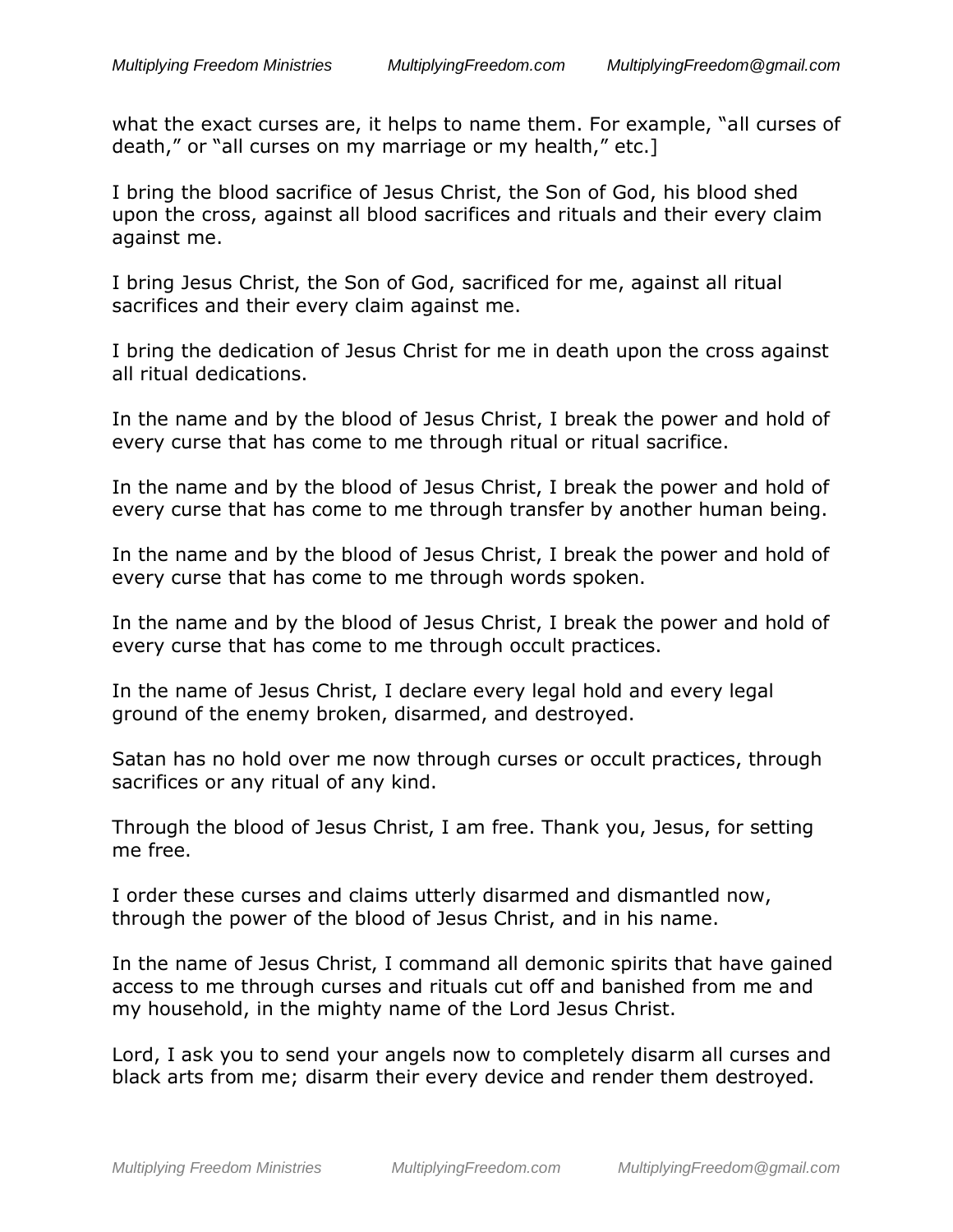I ask your angels to remove all foul spirits involved in these curses and black arts and bind them to your feet for judgment.

I now claim every spiritual blessing that my Heavenly Father has given to me in Christ Jesus (Ephesians 1:3).

I claim those blessings right here in the very place of all cursing, by the authority and power of the Lord Jesus Christ, and in his name.

Jesus, may these things be fully accomplished now through your mighty name. I give you thanks and honor and praise.

All of this I pray by the authority and in the mighty name of the Lord Jesus Christ of Nazareth, who came in the flesh.

#### **The Council Of Wickedness Must Bow**

- Evil agent, carry your message to your sender and release the arrows you brought to me against him.
- I curse the curses sent against me and return them to their senders, in the name of Jesus.
- Let the heavens send judgment against every strange covenant of darkness, in the name of Jesus.
- Lord, make me an instrument of spiritual violence.
- I break every evil authority, in the name of Jesus.
- I break every dark resistance, in the name of Jesus.
- Holy fire, break the backbones and destroy the roots of every evil spirit that is speaking against me, in the name of Jesus.
- Let the serpent of the Lord swallow the serpent of my Pharaoh, in the name of Jesus.
- I cast every bondage off my shoulder, in the name of Jesus.
- I use the keys of heaven to lock out problems from my life, in the name of Jesus.

### **Overturning The Seat Of Household Witchcraft**

- Let every seat of witchcraft in my household be roasted in Jesus name.
- Let the thunder of God scatter beyond redemption, the foundation of witchcraft in my household in Jesus name.
- Every hiding place and secret place of witchcraft in my family, be exposed by fire in Jesus name.
- Let every local and international witchcraft network of my household witches be shattered to pieces in Jesus name.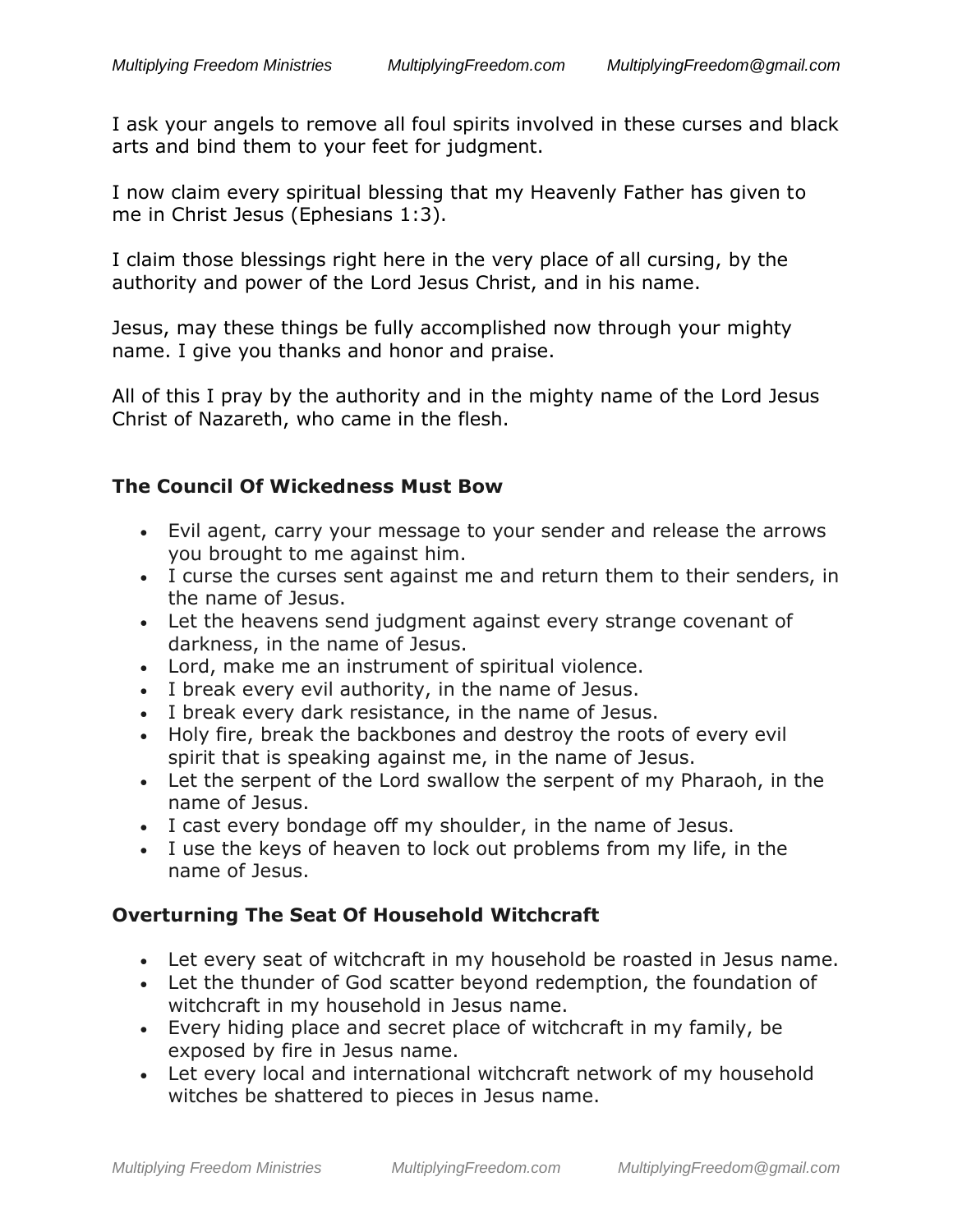- Thunder fire of God, destroy every seat of witchcraft stronghold that I inherited, in the name of Jesus.
- I break down and burn to ashes, every seat of witchcraft stronghold that I have built by my own mouth and I cancel their effects upon my life, in the name of Jesus.
- Lord, let every inherited seat of witchcraft at present working against my life, be roasted by fire, in Jesus name.

### **Destroying The Throne Of Iniquity**

- I reverse every mandate given to any evil power to supervise my life, in the name of Jesus.
- Lord, let the rain of affliction fall upon the marine world that is after my progress for evil.
- Every evil deposit from the sun against my life, the Lord rebukes you.
- You sun, lift away your warfare from my life, in the name of Jesus.
- You moon, shut up your light from night raiders, in the name of Jesus.
- You hidden arrow of wickedness, come out now by fire, in the name of Jesus.
- Every power harboring enchantment against me, vomit them, in the name of Jesus.
- O moon, sun and stars, vomit every enchantment against my life, in the name of Jesus.
- O earth vomit every wickedness against me, in the name of Jesus.
- Let the heavens break every yoke of iniquity upon my life, in the name of Jesus.

## **Destroying Witchcraft Caldron**

- I break every witchcraft pot over my life, in the name of Jesus.
- Let every evil pot hunt their owners, in the name of Jesus.
- Every wicked pot cooking my affairs, be roasted, in the name of Jesus.
- Every witchcraft pot working against me, I bring the judgment of God against you, in Jesus name.
- Every pot of darkness seated against my life, be destroyed by fire, in the name of Jesus.
- Every power calling my name into any caldrons, fall down and die, in the name of Jesus.
- Every power cooking my progress in an evil pot, receive the fire of judgment, in the name of Jesus.
- Every satanic program emanating from the caldron of darkness, be reversed, in the name of Jesus.
- I disentangle myself and my family from every witchcraft cage and pot, in the name of Jesus.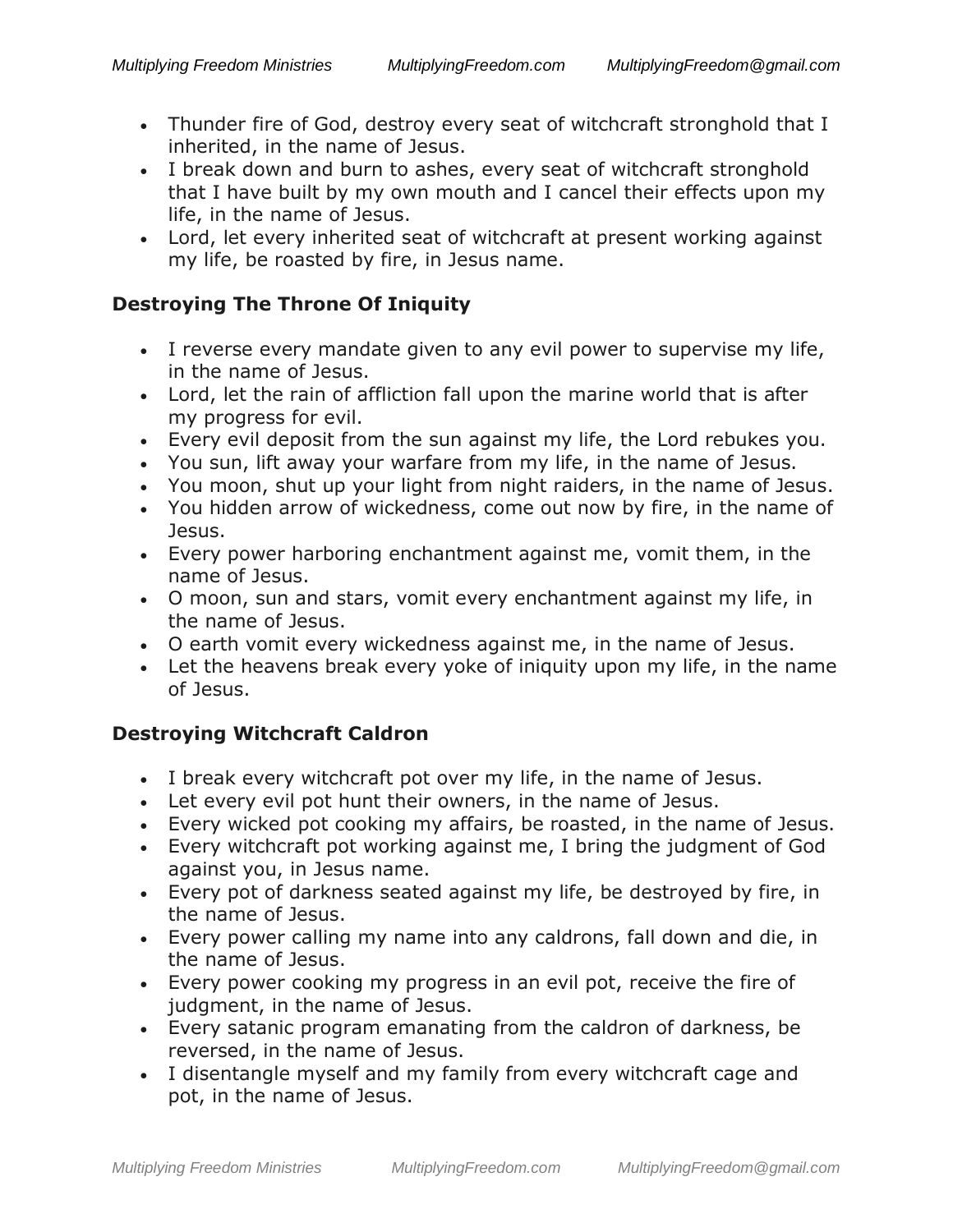• I command every evil pot and concoction used against my life to break to pieces, in the name of Jesus

#### **Power Against Witchcraft Burial**

- Every operation of witchcraft burial in my life be reversed now, in the in name of Jesus.
- Every witchcraft burial against my marriage be reversed now, in the name of Jesus.
- Lord, let the power of witchcraft burial against my finances be reversed now in the name of Jesus.
- Lord, let the power of be witchcraft burial against my progress be nullified in the name of Jesus.
- I withdraw my blessing from the hand of any dead relative in the name of Jesus.
- Whatever has been done against me using the ground, be neutralized in the name of Jesus.

### **Victory By Fire Over Witchcraft Verdicts**

- Arrow of deliverance locate my stubborn infirmity, in the name of Jesus.
- You witchcraft foundation in my life be dismantled by fire, in the name of Jesus.
- Every witchcraft money spent on my behalf, be withdrawn by fire.
- Every witchcraft law over my life, vanish by fire, in the name of Jesus.
- Every witchcraft/herbalist coven harboring my womb receive the fire of God and be roasted, in Jesus name.
- Every monthly monitoring of my womb by witchcraft power be dissolved by fire.
- Every bi-monthly monitoring of my womb by witchcraft power, be dissolved by fire, in the name of Jesus.
- Every witchcraft verdict against my life, turn against your sender, in the name of Jesus.
- You curse of bitterness issued against my life by witchcraft spirits, be broken in the name of Jesus.
- Your curse of desolation issued against my womb, ovary, fallopian tubes by witchcraft, be broken by the blood of Jesus.
- You curse of miscarriages issued against my womb, break by fire, in the name of Jesus.
- Every verdict of witchcraft be nullified, in the name of Jesus.

## **Destroying The Traveling Routes Of Witchcraft**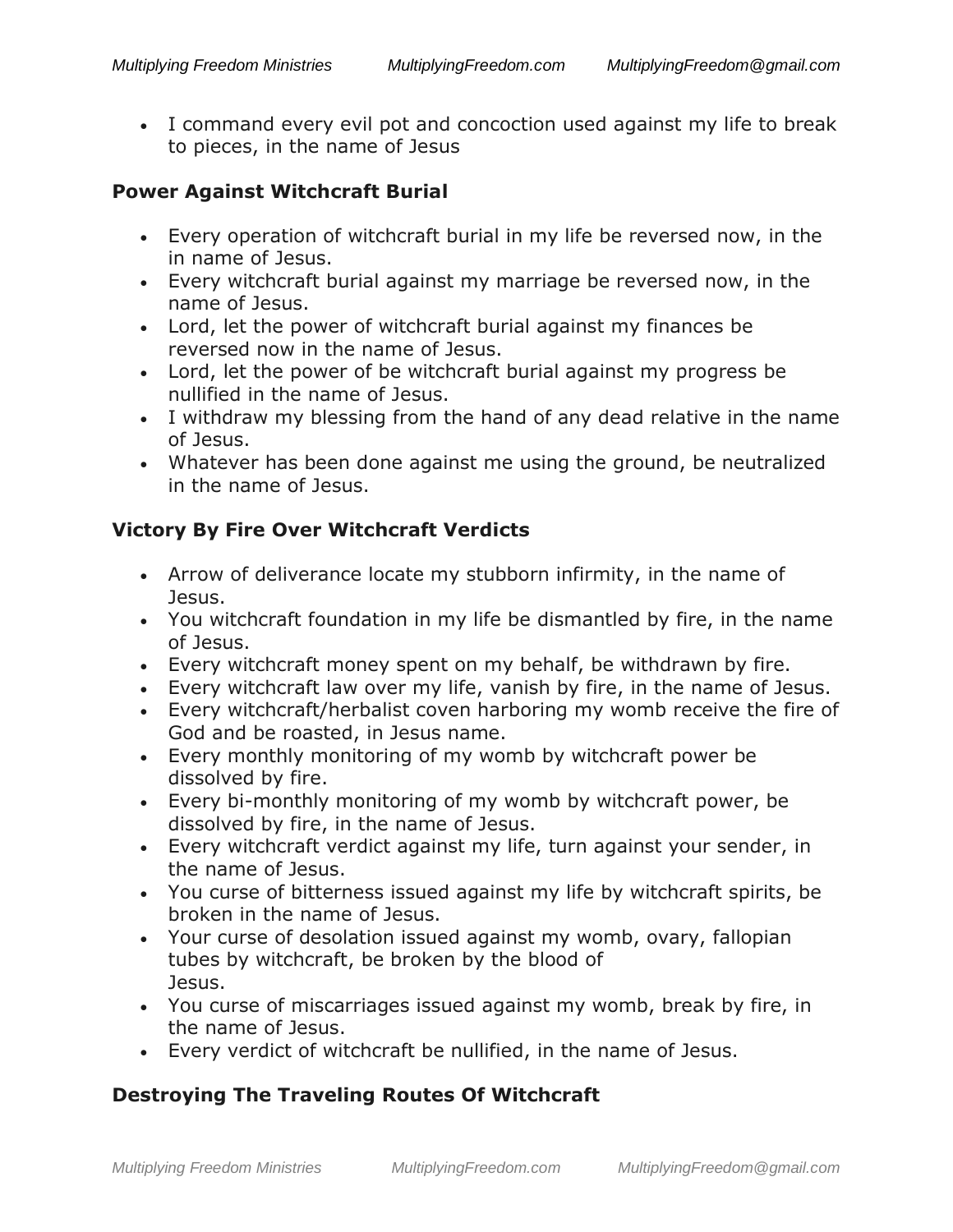- Let life-choking thorns begin to grow on the traveling route of my household witchcraft, in Jesus name.
- Let the traveling-routes of my household witchcraft become their burying places, in the name of Jesus.
- Let the angel of destruction continually minister on any route of witchcraft that is fashioned against me, in Jesus name.
- Let any witchcraft route constructed against me become dark and slippery, in the name of Jesus.
- Thunderbolt of God begin to scatter the traveling-routes of any witch troubling me, in the name of Jesus.

## **Dismantling The Communication Systems Of Witchcraft**

- Let the communication system of my household witches be frustrated in Jesus name.
- Every witchcraft network working against my prosperity be dismantled by fire in the name of Jesus.
- Let every witchcraft communication gadget delegated against my life be destroyed by fire in Jesus name.
- Lord confuse the tongue of every witch speaking against my destiny in Jesus name.
- Every evil communication against me fall down and die in the name of Jesus.

## **Breaking Down The Transportation Of Witchcraft**

- Let the terrible fire of God consume the transportation of my household witchcraft in Jesus name.
- I ordain the tempest of God against every witchcraft transportation systems designed against my life in Jesus name.
- Every witchcraft transportation system assigned against my life shall not prosper in Jesus name.
- As the angel of God obstructed Balaam let every witchcraft transportation be destroyed in Jesus name.
- No evil transportation systems shall prosper against my life in the name of Jesus

## **Destroying The Altars Of Witchcraft**

- Altars that are working against me, let the heavens send judgment against you now, in the name of Jesus.
- Evil altars, the day of your judgment has come by fire, in the name of Jesus.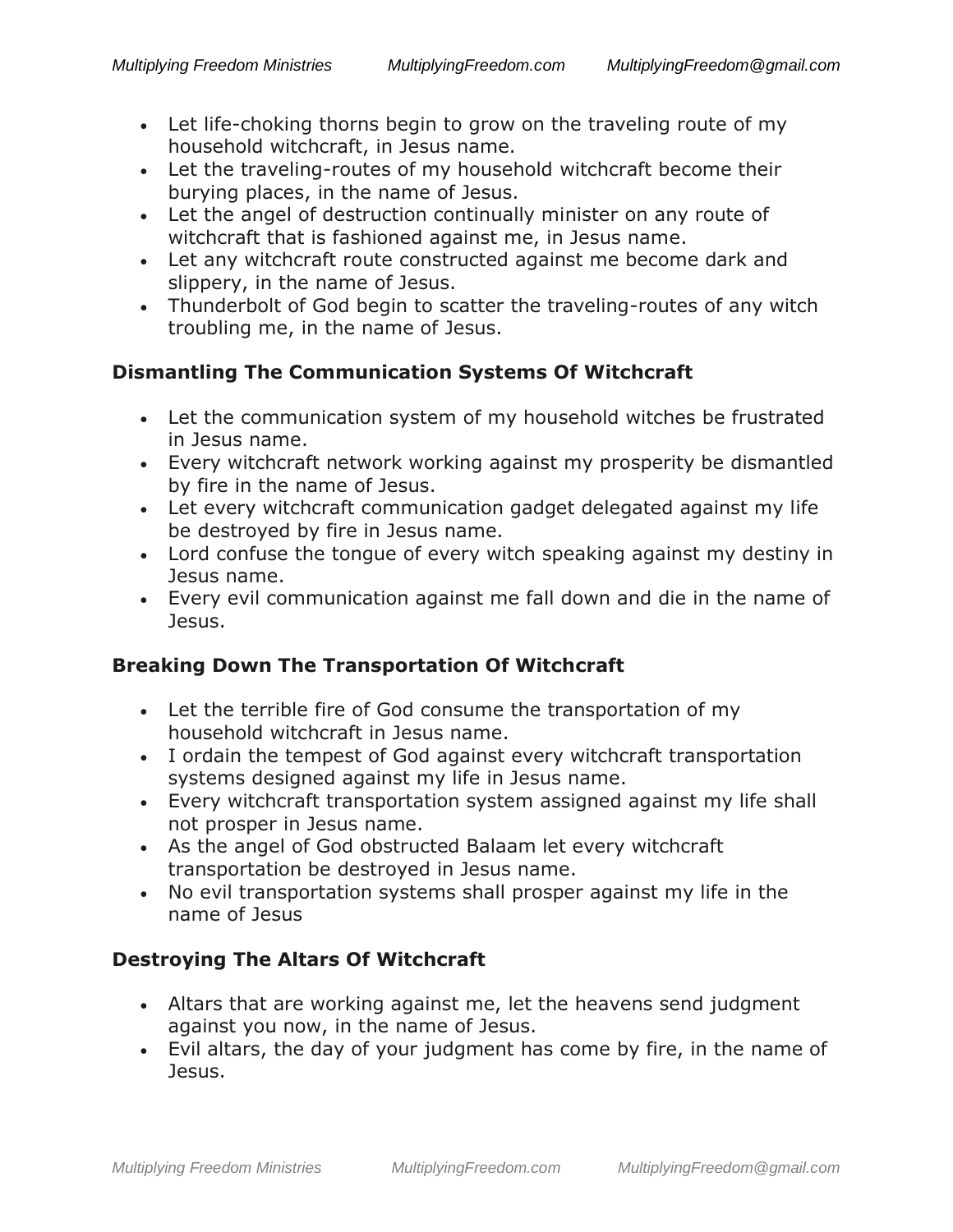- Let every altar of witchcraft and familiar spirit, be broken in the name of Jesus.
- We set the fire of God on demon powers eating sacrifices on cross roads.
- I command that every altar of wickedness constructed against me to be broken in the name of Jesus.
- Let the fire of God fall down and consume every altar of false religion in this country in the name of Jesus.
- I disgrace every altar of iniquity in my life by the blood of Jesus.
- I rebuke the spell of any witchcraft pot from my neck, in the name of Jesus.
- Every pot cooking my affairs, the Lord rebuke you, in the name of Jesus.
- Let the altar of witchcraft in my household be roasted in Jesus.

## **Breaking Witchcraft Curses**

- Lord, baptize my hand with your liquid fire mixed with the blood of Jesus to destroy and break witchcraft curses.
- *Lay the two hands on your head:* Father Lord, destroy every witchcraft curse upon my life by your fire, in the name of Jesus
- You my divine destiny, you will not be bewitched, in the name of Jesus.
- I gather together all witchcraft curses issued against my life and I send them back to the sender, in Jesus' name.

## **Destroying The Covens Of Witchcraft**

- Lord, let Your thunder and fire locate all covens of witches and wizards established against me for total destruction.
- As the wax is melted by fire, let all witchcraft covens caging my life or destiny evaporate by fire, in Jesus name.
- All witchcraft banks and strong room harboring my blessings and treasures be pulled down by fire, in the name of Jesus.
- Every witchcraft coven calling my name for evil be destroyed by fire in the name of Jesus.
- Every witchcraft coven having my picture or image be consumed by fire in the name of Jesus.
- I command my body, soul and spirit to jump out of every witchcraft coven in the name of Jesus.
- Every areas of my life caged by witchcraft coven be released now by fire in the name of Jesus.

## **Destroying The Hold Of Marine Witchcraft**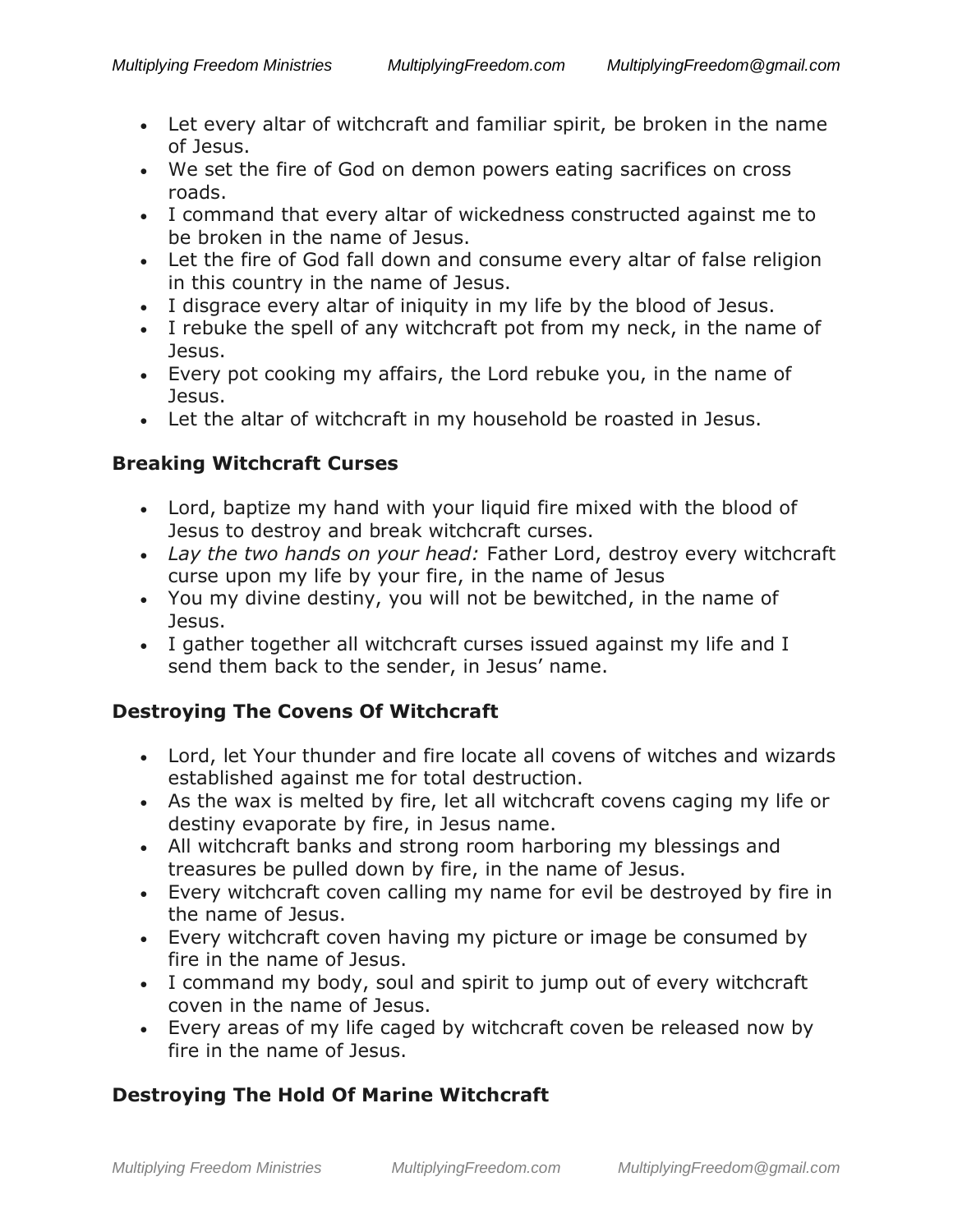- Every marine witchcraft present in my family, be disgraced by fire, in the name of Jesus.
- I break the backbone of every marine witchcraft militating against my life with the hands of fire, in Jesus name.
- Every work of marine witchcraft in my life, be destroyed by the blood of Jesus.
- I release my life from the grip of marine witchcraft, in the name of Jesus.

## **Vomiting The Food Of Witchcraft**

- Lord, let my intestine and every organ of my body experience the fireworks of the Holy Ghost, in Jesus name.
- Lord, let there be a disassociation between my body and the evil food I have eaten, in the name of Jesus.
- Lord, in the name of Jesus, I vomit every evil food that I have eaten.
- Let the blood of Jesus flush out every poison deposited in my blood system as a result of evil food, in Jesus name
- All that I have lost as a result of eating evil food, Father Lord let me have them back, in the name of Jesus.

## **Destroying The Infirmity Of Witchcraft**

- You demon backing witchcraft in my life, somersault, fall down and die, in the name of Jesus.
- Lord re-arrange any part of my body that has been fragmented by the power of infirmity, in Jesus' name.
- I curse to die, you the power of infirmity working in any part of my body, in the name of Jesus.
- I speak destruction to the root of any infirmity planted by witchcraft powers in my life, in the name of Jesus.
- Every inherited sickness from my family lineage, dry to your roots, in the name of Jesus.

## **Plucking Out The Eyes Of Witchcraft**

- Every witchcraft eye monitoring my business for destruction be plucked by fire, in the name of Jesus.
- Arrow of fire, pluck out the eyes of every monitoring agent over the affairs of my life, in the name of Jesus.
- Let the eyes of every household witchcraft manipulating my marriage be plucked off by fire, in Jesus name.
- Every witchcraft eye manipulating my finances be plucked off, in the name of Jesus.